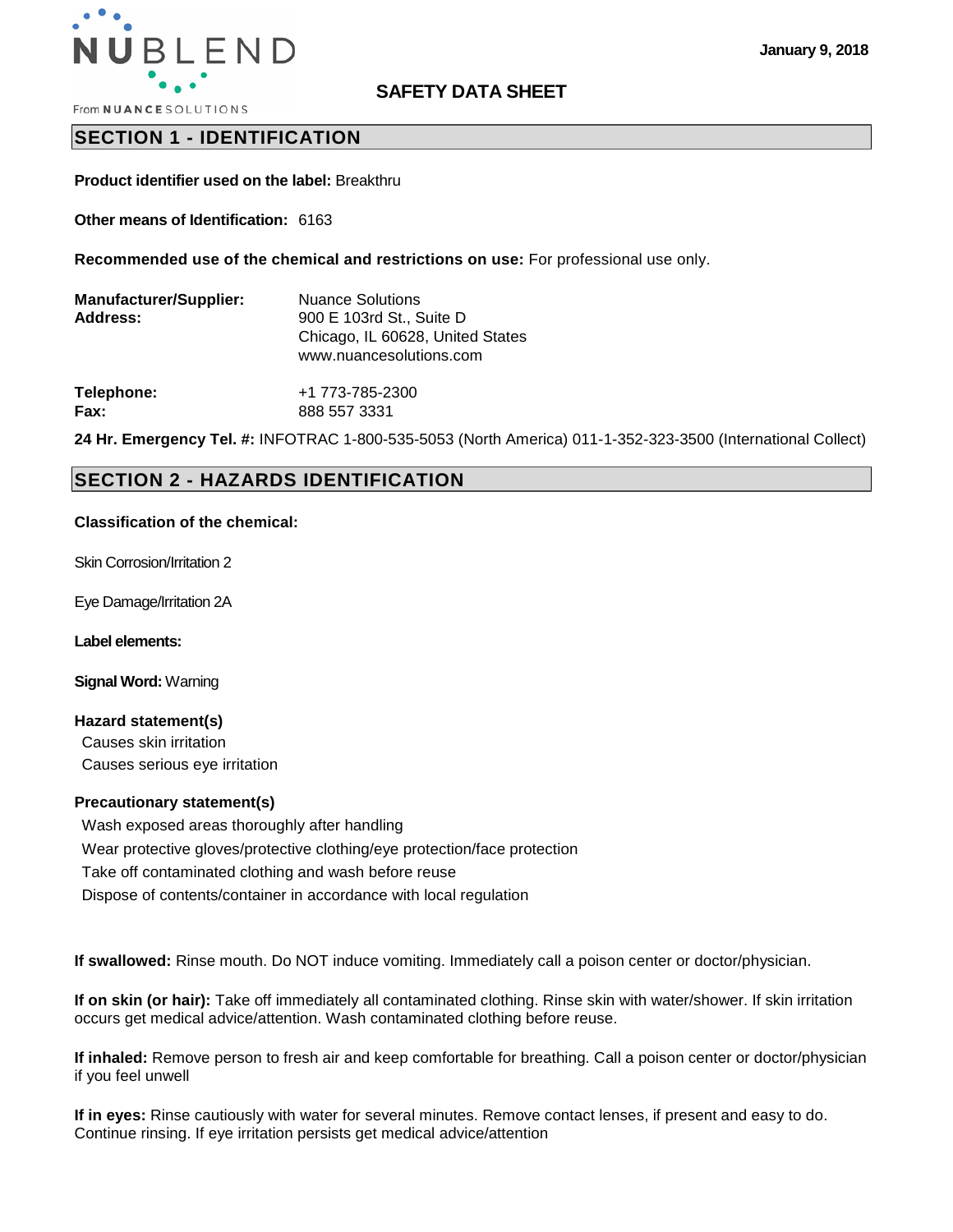### **Hazard pictogram(s)**



**Other hazards not otherwise classified:** None Known

**Unknown Acute Toxicity:** 0 %

# **SECTION 3 - COMPOSITION/INFORMATION ON INGREDIENTS**

| 「Chemical Name, Common Name & Synonyms: ‖ CAS # ‖ Concentration % |                                         |  |  |
|-------------------------------------------------------------------|-----------------------------------------|--|--|
| Amonium Chlorides (Mixture)                                       | $\parallel$ Mixture $\parallel$ 1-5     |  |  |
| I FDTA                                                            | $\parallel$ 64-02-8 $\parallel$ 0.5-1.5 |  |  |

**\*\* If the chemical name/CAS # is "proprietary" and/or the weight % is shown as a range, this information had been withheld as a trade secret.** 

# **SECTION 4 - FIRST-AID MEASURES**

### **Description of first aid measures:**

**If swallowed:** Rinse mouth. Do NOT induce vomiting. Immediately call a poison center or doctor/physician.

**If on skin (or hair):** Take off immediately all contaminated clothing. Rinse skin with water/shower. If skin irritation occurs get medical advice/attention. Wash contaminated clothing before reuse.

**If inhaled:** Remove person to fresh air and keep comfortable for breathing. Call a poison center or doctor/physician if you feel unwell

**If in eyes:** Rinse cautiously with water for several minutes. Remove contact lenses, if present and easy to do. Continue rinsing. If eye irritation persists get medical advice/attention.

**Most Important symptoms and effects, both acute and delayed:** Causes skin irritation and serious eye irritation

**Indication of any immediate medical attention and special treatment needed:** Treat symptomatically

### **SECTION 5 - FIRE-FIGHTING MEASURES**

### **Extinguishing media:**

**Suitable extinguishing media:** Use extinguishing measures that are appropriate to local circumstances and the surrounding environment.

**Unsuitable extinguishing media:** Not determined

**Special hazards arising from the substance or mixture:** None known

**Flammability classification:** Not flammable

**Hazardous combustion products:** Carbon oxides, oxides of phosphorus other unidentified organic compounds.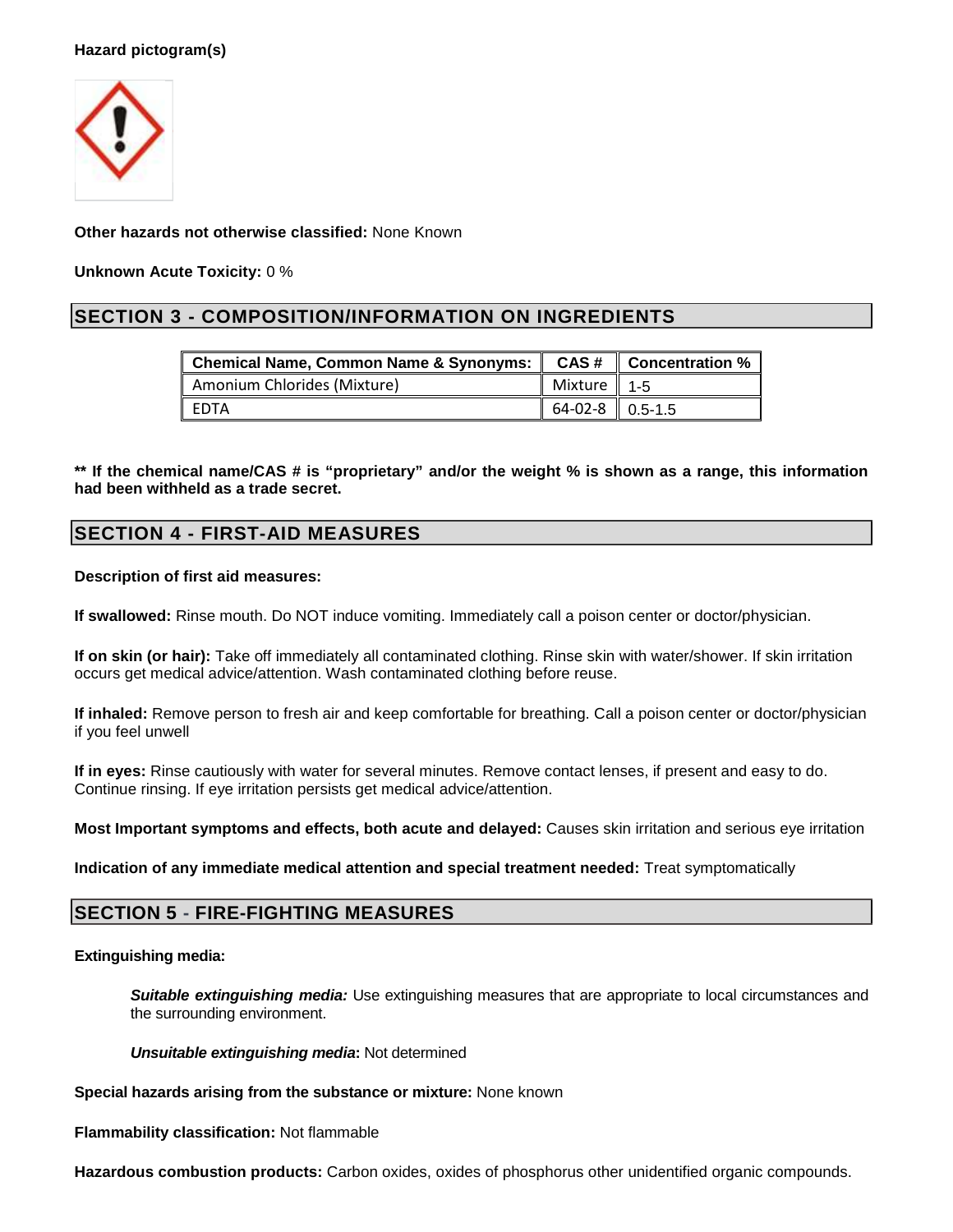**Special protective equipment and precautions for firefighters:** 

**Protective equipment for fire-fighters:** Firelighters should wear proper protective equipment and selfcontained breathing apparatus with full face piece operated in positive pressure mode.

**Special fire-fighting procedures:** Move containers from fire area if safe to do so. Cool closed containers exposed to fire with water spray. Do not allow run-off from firefighting to enter drains or water courses. Dike for water control.

# **SECTION 6 - ACCIDENTAL RELEASE MEASURES**

**Personal precautions, protective equipment and emergency procedures:** All persons dealing with the clean-up should wear the appropriate chemically protective equipment. Keep people away from and upwind of spilt/leak. Restrict access to area until completion of clean-up. Refer to protective measures listed in sections 7 and 8.

**Methods and material for containment and cleaning up:** Do not allow material to contaminate ground water system. If necessary, dike well ahead of the spill to prevent runoff into drains, sewers, or any natural waterway or drinking supply. Ventilate the area. Prevent further leakage or spillage if safe to do so. Soak up with inert absorbent material. Do not use combustible absorbents, such as sawdust. Pick up and transfer to properly labeled containers. Contaminated absorbent material may pose the same hazards as the spilled product. Contact the proper local authorities.

**Special spill response procedures:** In case of a transportation accident, contact Infotrac 1-800-535-5053 (North America), 011-1-352-323-3500 (International). If a spill/release in the US in excess of the EPA reportable quantity is made into the environment, immediately notify the national response center in the United States (phone: 1-800- 424-8802).

# **SECTION 7 - HANDLING AND STORAGE**

**Precautions for safe handling:** Handle in accordance with good industrial hygiene and safety practice. Use protective equipment recommended in section 8. Avoid contact with skin, eyes or clothing. Do not breathe dust/fume/gas/mist/vapors/spray. Wash face, hands, and any exposed skin thoroughly after handling.

**Conditions for safe storage:** Keep container tightly closed and store in a cool, dry and well-ventilated place. Store locked up. Keep out of reach of children.

**Incompatible materials:** Oxidizing agents. Do not mix with other chemicals or cleaners

### **SECTION 8 – EXPOSURE CONTROLS AND PERSONAL PROTECTION**

| <b>Exposure Limits:</b>     |         |                  |             |                 |             |
|-----------------------------|---------|------------------|-------------|-----------------|-------------|
|                             |         |                  |             | <b>OSHA PEL</b> |             |
| <b>Chemical Name</b>        | CAS#    | TWA              | <b>STEL</b> | <b>PEL</b>      | <b>STEL</b> |
| Amonium Chlorides (Mixture) |         | Mixture 1000 ppm | $1000$ ppm  |                 | 1000 ppm    |
| <b>IEDTA</b>                | 64-02-8 |                  |             |                 |             |

### **Exposure controls:**

**Ventilation and engineering measures:** Use only in well-ventilated areas. Apply technical measures to comply with the occupational exposure limits. Where reasonably practicable this should be achieved by the use of local exhaust ventilation and good general extraction. In case of insufficient ventilation wear suitable respiratory equipment.

**Respiratory protection:** If airborne concentrations are above the permissible exposure limit or arc not known, use NIOSH-approved respirators. Respirators should be selected based on the form and concentration of contaminants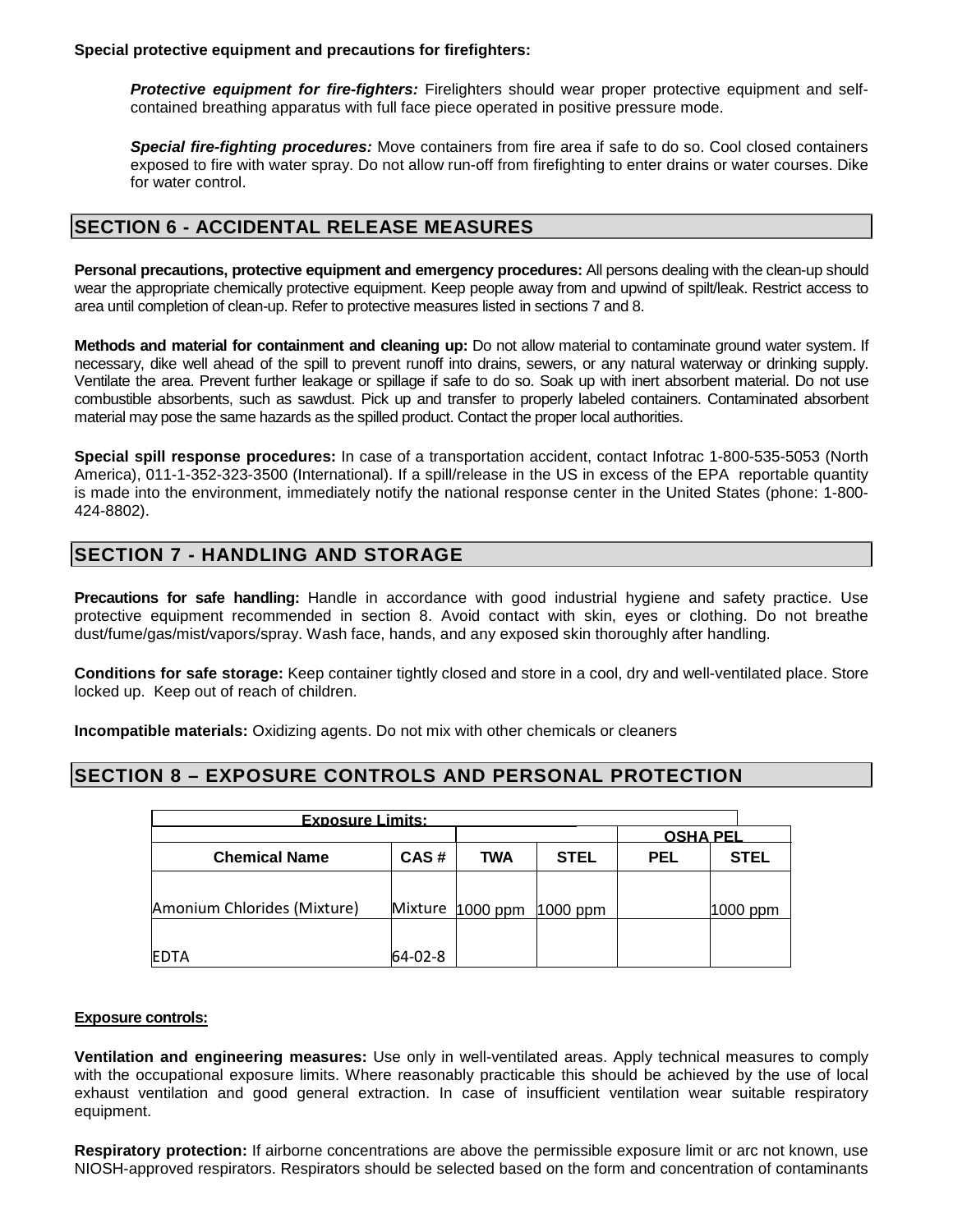in air, and in accordance with OSHA (29 CFR 1910.134). Advice should be sought from respiratory protection specialists.

**Skin protection:** Wear protective gloves. Where extensive exposure to product is possible, use resistant coveralls, apron and boots to prevent contact. The suitability for a specific workplace should be discussed with the producers of the protective regimes.

**Eye face protection:** Wear eye/face protection. Wear as appropriate tightly fitting safety goggles; Safety glasses with side-shields.

**Other protective equipment:** Ensure that eyewash stations and safety showers are close to the workstation location. Other equipment may be required depending on workplace standards.

**General hygiene considerations:** Do not breathe vapours or spray mist. Avoid contact with skin, eyes and clothing. Do not eat, drink or smoke when using this product. Wash exposed areas thoroughly after handling. Remove and wash contaminated clothing before re-use. Handle in accordance with good industrial hygiene and safety practice.

# **SECTION 9 - PHYSICAL AND CHEMICAL PROPERTIES**

**Appearance:** Red liquid

**Odor:** Bland

**Odor threshold:** No applicable information available

**pH:** 10.7-11.7

**Melting/Freezing point:** No applicable information available

**Initial boiling point and boiling range:** No applicable information available

**Flash point:** No applicable information available

**Flashpoint (Method):** No applicable information available

**Evaporation rate (BuAe = 1):** Similar to water

**Flammability (solid, gas): Not flammable** 

**Lower flammable limit (% by vol.):** Not Flammable

**Upper flammable limit (% by vol.):** Not Flammable

**Vapor pressure:** No applicable information available

**Vapor density:** No applicable information available

**Relative density:** 8.38 lb/Gal

**Solubility in water:** No applicable information available

**Other solubility(ies):** No applicable information available

**Partition coefficient:** No applicable information available

**Auto ignition temperature:** No applicable information available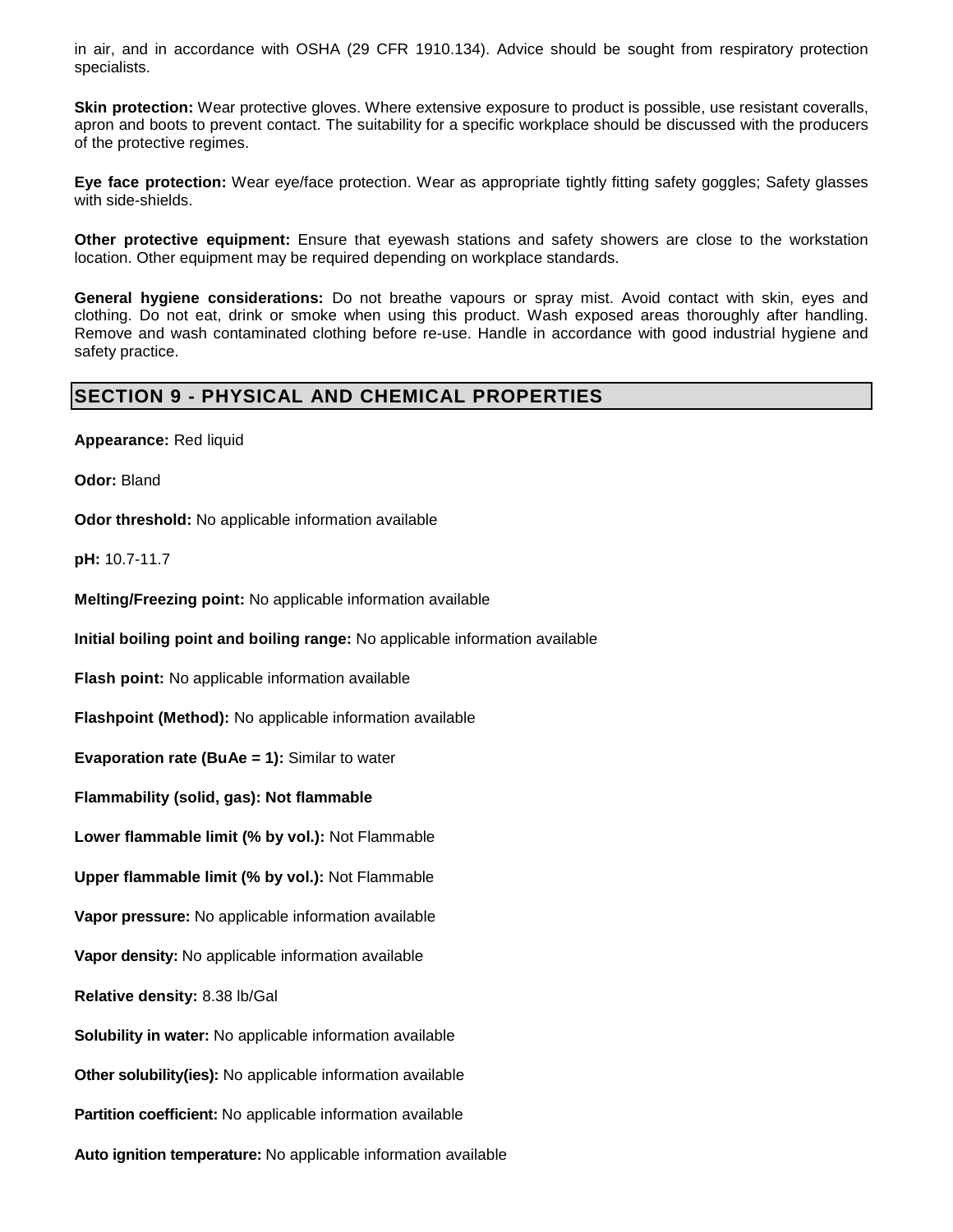**Decomposition temperature:** No applicable information available

**Viscosity: :** No applicable information available

**Volatile organic Compounds (%VOC's): :** No applicable information available

**Other physical/chemical comments:** No applicable information available

# **SECTION 10 - STABILITY AND REACTIVITY**

**Reactivity:** Not normally reactive

**Chemical stability:** Stable

**Possibility of hazardous reactions:** No hazardous polymerization

**Conditions to avoid:** Keep out of reach of children. Do not use in areas without adequate ventilation. Avoid contact with incompatible materials.

**Incompatible materials:** Acids, Fluorine, strong oxidizing or reducing agents, bases, metals, sulfur trioxide, phosphorus pentoxide

**Hazardous decomposition products:** None known. Refer to 'Hazardous Combustion Products' in Section 5

# **SECTION 11 - TOXICOLOGICAL INFORMATION**

### **Information on likely routes of exposure:**

**Routes of entry - inhalation:** Avoid breathing vapors or mists

**Routes of entry - skin & eye:** Avoid contact with skin or eyes

**Routes of entry - Ingestion:** Do not taste or swallow

**Potential Health Effects:** 

**Signs and symptoms of short term (acute) exposure:** 

**Symptoms:** Please see section 4 of this SDS sheet for symptoms**.**

**Potential Chronic Health Effects:**

**Mutagenicity:** Not expected to be mutagenic in humans.

**Carcinogenicity:** None of the components are listed as carcinogens by ACGIH, IARC, OSHA or NTP.

**Reproductive effects:** No applicable information available

**Sensitization to material:** No applicable information available

**Specific target organ effects:** No data available to indicate product or components will have specific target organ effects.

**Medical conditions aggravated by overexposure:** Preexisting skin eye or respiratory disorders.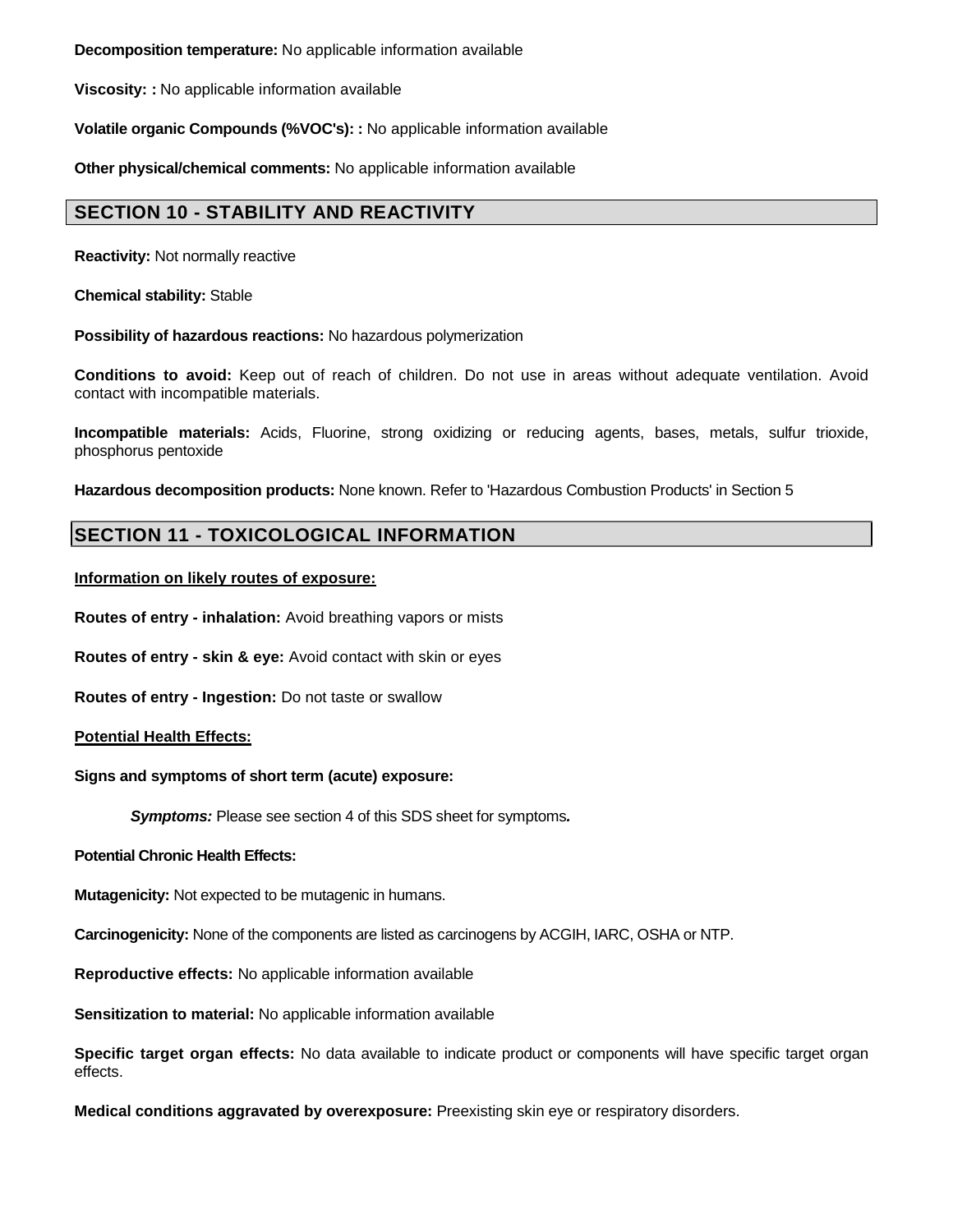### **Toxicological data:**

See the following table for individual ingredient acute toxicity data.

| <b>Chemical name</b>        | CAS#    | $LD_{50}$   | $LD_{50}$                             | $LC_{50}$ |
|-----------------------------|---------|-------------|---------------------------------------|-----------|
|                             |         | (Oral, rat) | (Dermal. Rabbit)   (4hr, Inhal., rat) |           |
| Amonium Chlorides (Mixture) | Mixture | 1260        | 740L                                  |           |
| <b>IEDTA</b>                | 64-02-8 | 3030        | 5001                                  |           |

\*All empty cells no applicable information available

Other important toxicological hazards: None reported.

### **SECTION 12 - ECOLOGICAL INFORMATION**

**Ecotoxicity:** May be dangerous for the environment. No data is available on the product itself. Should not be released into the environment.

**Persistence and degradability:** No applicable information available

**Bioaccumulation potential:** No applicable information available.

**Mobility in soil:** No applicable information available.

**Other Adverse Environmental effects:** No applicable information available.

# **SECTION 13 - DISPOSAL CONSIDERATIONS**

**Handling for disposal:** Handle in accordance with good industrial hygiene and safety practice. Refer to protective measures listed in sections 7 and 8. Empty containers retain residue (liquid and/or vapour) and can be dangerous.

**Methods of disposal:** Dispose in accordance with all applicable federal, state, provincial and local regulations. Contact your local, state, provincial or federal environmental agency for specific rules.

**RCRA:** If this product, as supplied, becomes a waste in the United States, it may meet the criteria of a hazardous waste UN defined under RCRA, Title 40 CFR 261. It is the responsibility of the waste generator to determine the proper waste identification and disposal method. For disposal of unused or waste material, check with local, state and federal environmental agencies.

### **SECTION 14 - TRANSPORTATION INFORMATION**

### **US 49 CFR/DOT information:**

**UN No.: Not Classified** 

**UN Proper Shipping Name:** Not Classified

**Transport Hazard Class(es):** Not Classified

**Packing Group:** Not Classified

**Special Transportation Notes:** Not Classified